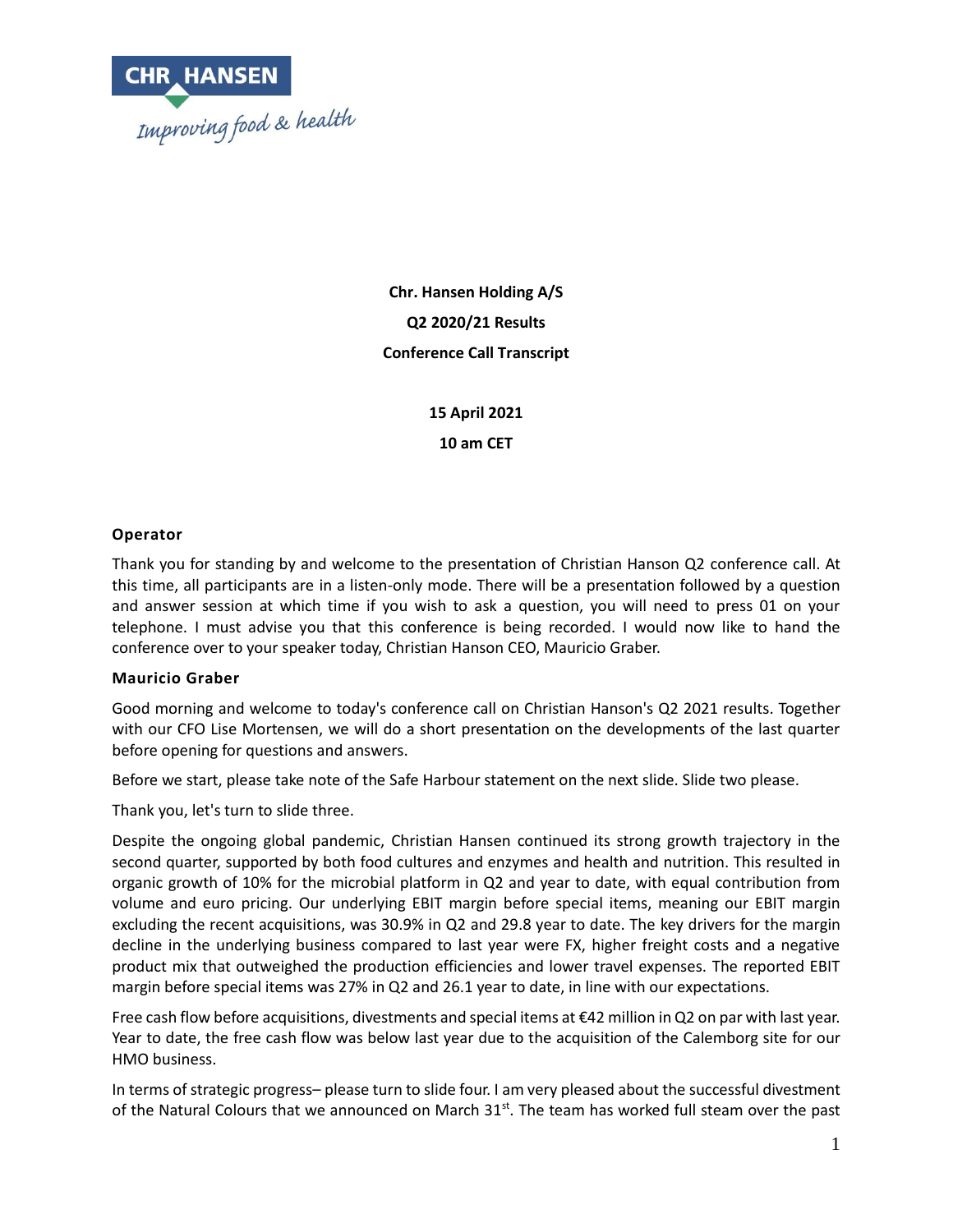

six months to prepare the division for its new start as an independent company and I would like to thank everybody involved in this complex process for the great teamwork to complete the carve out and wish the Natural Colours team all the best under the new leadership of EQT.

Consistent with the transaction agreement, Christian Hanson will provide various transition services for a period of up to two years. And as already communicated in September, we will use the proceeds from the divestment to bring down debt and we have also initiated the process to pay out an extraordinary dividend in May of around €116 million.

Sending off Natural Colours is not just a defining moment for the division itself, but also for the rest of Christian Hansen. After more than 145 years, we are opening a new chapter in our history as a microbial pure play with a truly unique business model and market positioning.

On the 2025 strategy, we will continue to reinvest in our core businesses of dairy, animal and human health whilst leveraging our technology platform to build our lighthouses and expand into new areas to grow a better world naturally and enable more sustainable development from farm to fork. In this context, I am very excited to share that we will launch the third generation of our bio protection range FreshQ later this month which will offer dairies even more powerful solutions to extend shelf life of fresh dairy products and use food waste in an all-natural way. The first trials have shown very good results and we have started dialogue with key customers. But also, we need to be mindful that the pandemic is making it more difficult to engage with customers around new concepts, particularly in emerging markets for which this product was developed, but where the demand for dairy products remains weak at the moment.

Extending our technology platforms via M&A is the third pillar of our strategy and we are on target to complete the integration of UAS Labs HSO Healthcare into our existing human health business by the end of the financial year.

In January, we officially launched our new combined strength to solution trademark product offering. Commercial activities have been aligned and the new organisation is transitioning into normal day to day business.

At Jennewein we continue to advance our dialogue with customers that are very keen to add HMO to their product portfolio and we are on track resolving the capacity bottleneck in Germany. We are also making progress on the new production site in Denmark and on establishing the new organization. At the same time, we continue to see pandemic related product registrations and customer launch delays which decelerate the pace of the HMO market development and this is a concern if we look ahead; however, I want to make absolutely clear that we still have a high conviction in the long term opportunity of the HMO market.

Overall, we continue to expect the acquisitions to contribute around €100 million revenue and around €10 million EDITDA for the group in this financial year, consistent with what we communicated in Q1.

Let's turn to the next page, page five for the Regional Performance review.

Overall, the trends we saw in the first quarter continued into Q2. Our largest region, Europe, Middle East and Africa, delivered 4% growth in Q2 and 6% year to date with food cultures and enzymes growing solidly, while health and nutrition declined due to another soft quarter in dietary supplements where the market continues to be impacted by its dependency on the traditional pharmacy channel.

North America, on the other side, reported 7% organic growth in Q2 and 8% year to date, with both food cultures and enzymes and health and nutrition contributing to the solid result. For health and nutrition, we saw momentum in animal Health pick up again after a flat Q1 supported by recent new product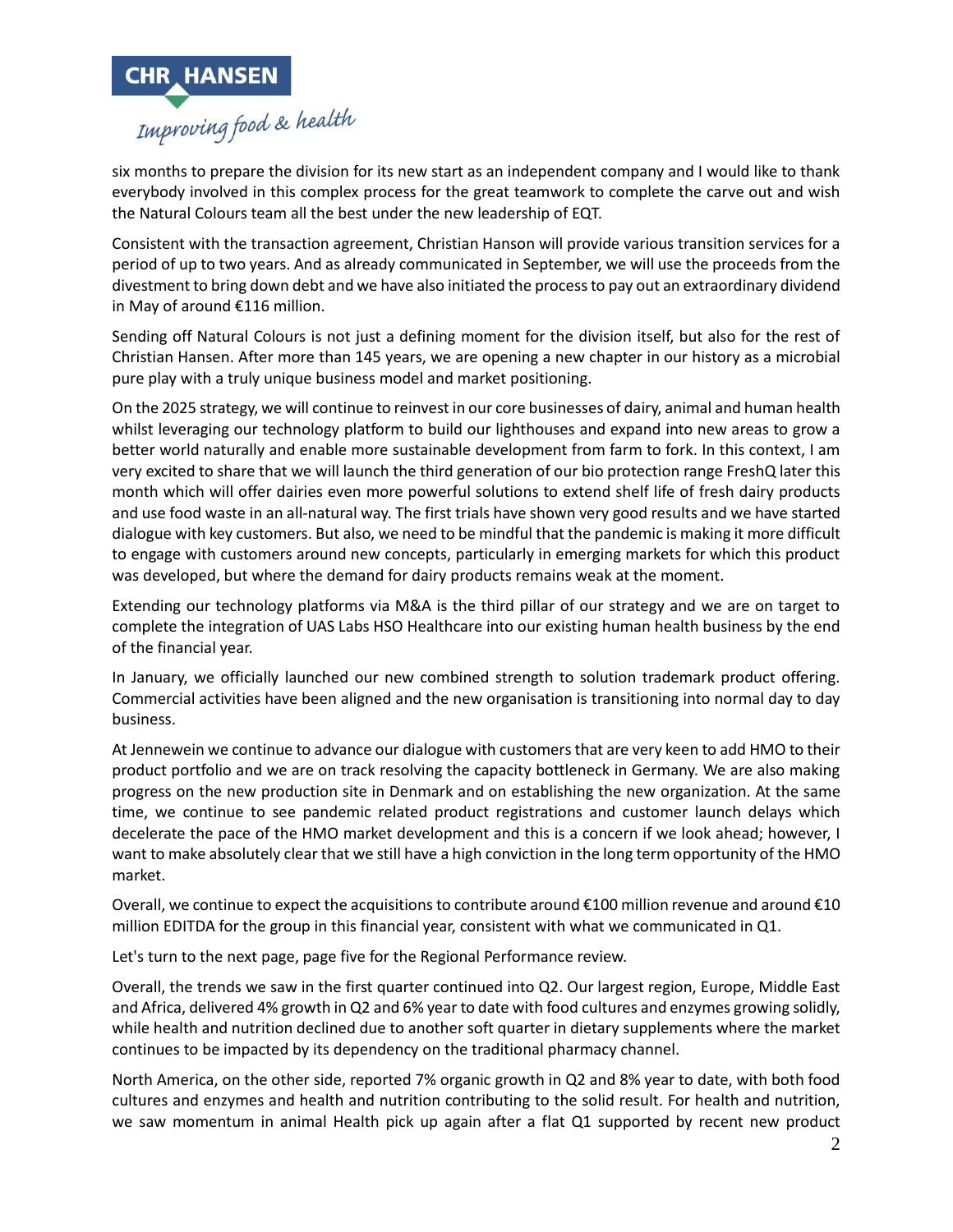

launches and favourable commodity prices. Whilst in human health, the trend reversed and we saw a decline in the second quarter as customers were working through inventories that have built up during the pandemic.

Organic growth in Latin America was 32% in Q2 and 36% year to date, of which approximately two thirds were euro pricing and one third volume. Both food cultures and enzymes and health and nutrition contributed to the strong growth performance in the Latin American region.

Lastly, in Asia Pacific we saw an improvement quarter over quarter driven by a strong health and nutrition business, resulting in 10% organic growth for Q2 and 3% year to date. Food cultures and enzymes had another difficult quarter with declining sales due to continued weakness in China, which accounts for roughly half of our Asia Pacific business.

Whilst during the first phase of the pandemic, Chinese dairy industry was hit by shutdowns and production disruptions, what we have seen in the second half of the calendar year 2020, i.e. during our H1 fiscal year 21, was that overall dairy volumes grew slightly, supported by government recommendations to consume more dairy products but with a meaningful shift away from fermented products towards liquid milk.

According to AC Nielsen, the overall dairy retail value grew slightly in the second half of the calendar year, but it was driven by growth in drinking milk at the expense of fermented milk products. While drinking milk grew double digit, and that's a product segment that we don't have a large business in today, yoghurt declined double digits both in chilled and ambient.

We already mentioned this development on our last goal and in our view the trend continues to be driven by two main factors: first, consumers are choosing drinking milk over yoghurt due to affordability considerations. Remember that yoghurt remains a relatively expensive product for most Chinese and that instead of consuming yoghurt they can also follow the government recommendations by consuming plain drinking milk instead. We have experienced a similar high price sensitivity from consumers on yoghurt segment already during the African swine fever outbreak.

Secondly, in light of the short supply of raw milk and record high prices, the highest we have seen in nine years, producers have been simplifying their production and changed their priorities short term. We do expect this trend to continue for the foreseeable future, meaning we do not expect the market to come back to growth during our financial year 21 and it's difficult to say exactly when we will see this trend reverse, but we believe that it is a temporary decline.

We continue to see very high level of engagement with our Chinese customers in a solid project pipeline and strongly believe that mid-term the growth opportunities for the Chinese dairy market remain very attractive, which is why we will continue to invest for example, in local product innovations and our application presence in China.

And with this I would like now to hand it over to Lise for the segment and group financials. Lise.

#### **Lise Mortensen**

Thank you Mauricio and welcome also from my side. Please move to slide six for the segment review.

Food cultures and enzymes grew 8% organically in Q2 and year to date, with a 2% contribution from volume mix and a 6% contribution from the euro pricing mechanism.

Fermented milk markets in emerging markets remained soft and with our 2% growth from volume and mix, we're still outgrowing the underlying market.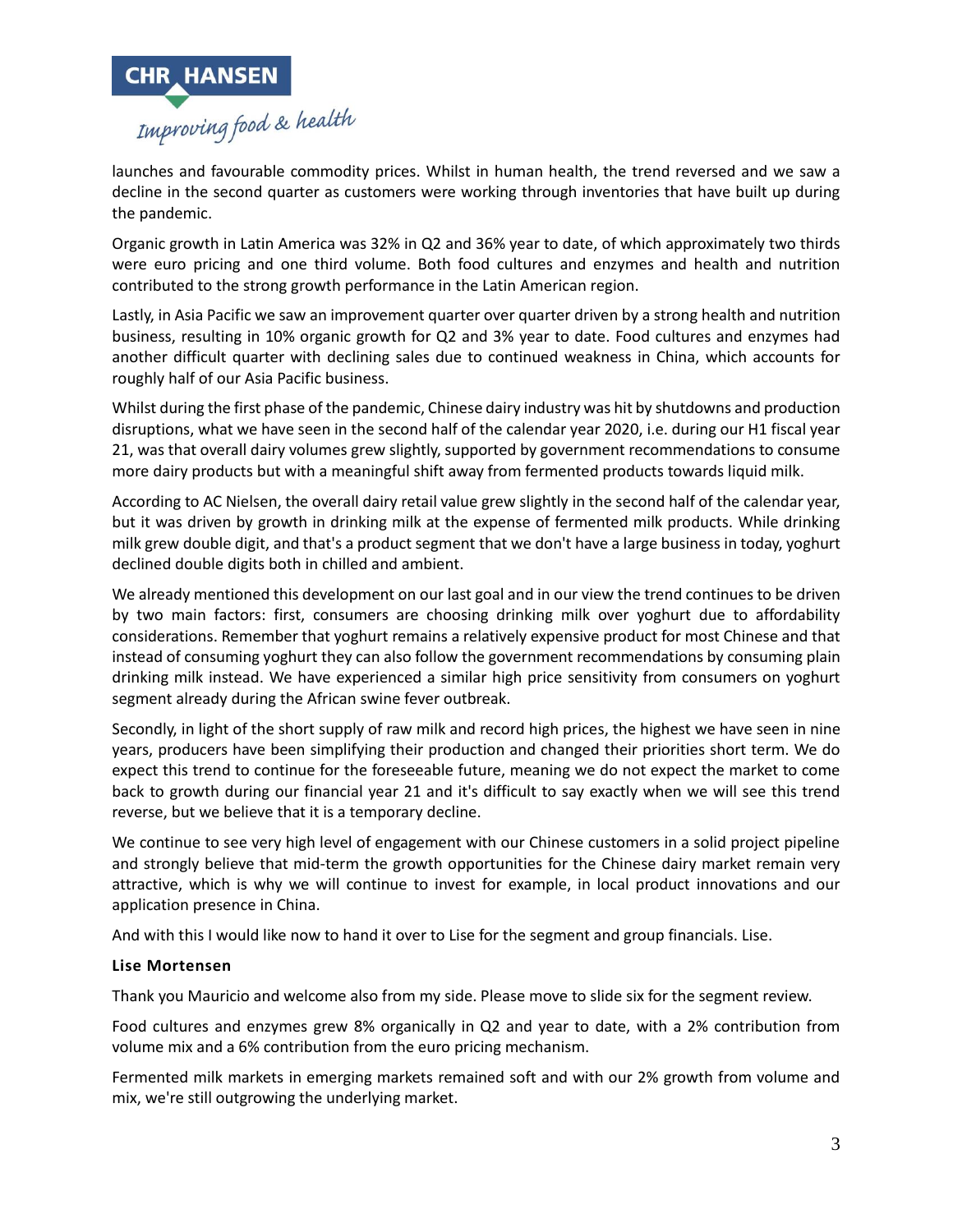

If we look at the product segments, in Q2 we've seen very strong growth in meat and enzymes, especially in yield increasing enzymes like Chy-Max Supreme and in our Nola Fit lactase portfolio, followed by strong growth in cheese and buyer protection, while fermented milk only grew slightly and probiotics declined.

Turning to profitability, the Q2 EBIT margin for FC&E decreased to 31.0%, compared to 32.2% last year. Its efficiency is that we continue to realise in our production plans and COVID-19 related lower travel expenses were offset by unfavourable product mix, higher freight costs and FX.

Year to date, the EBIT margin was 30.8% compared to 32% last year. Please move to next slide, slide seven.

In health and nutrition, we've seen another strong quarter with 14% organic growth in Q2 and year to date, with the continued strength in animal health, whilst momentum in human health slowed because of more challenging supplement markets in Europe and North America.

Our probiotics business for infant formula and young children grew strongly in Q2 in line with expectations and despite softer markets. But also note that this is this only accounts for 20% of our human health business.

Health delivered strong growth ahead of the sugar cane season in Latin America. Our three acquisitions, HSO healthcare, UAS Labs and Jennewein contributed €22 million revenue in Q2 and €43 million year to date in line with our revised expectations.

Looking at profitability in the underlying business, the margin was 30.9% in Q2 compared to 32.1% last year and the decline can be fully attributed to FX. If we look at reported EBIT margin, it remained impacted by the acquisitions which led to an overall EBIT margin for the segment of 19.6% in Q2. Remember, Q2 is the first quarter where we fully consolidate all three acquisitions, which is why the impact is larger than it was in Q1.

Year to date, the reported EBIT margin was 16.8% compared to 26.5% last year and the underlying EBIT margin was 26.9%.

If we look at the top line performance for the microbial business in total, please turn to page eight. We realised 10% organic growth with equal contributions from price and volume both in Q2 and year to date.

Pricing was driven by our euro price list mechanism and given current FX rates, we expect the tailwind to slow down but still with meaningful contribution of around 3% for the full year. Acquisitions contributed 9% to absolute revenue in Q2 and year to date, and adjusting for negative currency effect mainly because of the strengthening of the euro versus the US dollars, this led to euro growth of 9% for the quarter and 10% year to date.

It is also worth flagging that in the first half of FY21, we had a relatively easier baseline, which as you can see on the right side will change as we go through the year. This is particularly true for Q3, where last year we experienced extraordinary demand from customers ordering additional safety stock because of the pandemic.

Let us now turn to profitability on the next page, page nine.

If we look at the margin bridge, the picture looks very similar to our Q1 reporting. In line with expectations, the EBIT margin in our underlying business was flat in Q2 as lower travel expenses and production efficiencies were offset by higher freight costs and investments into strategic initiatives.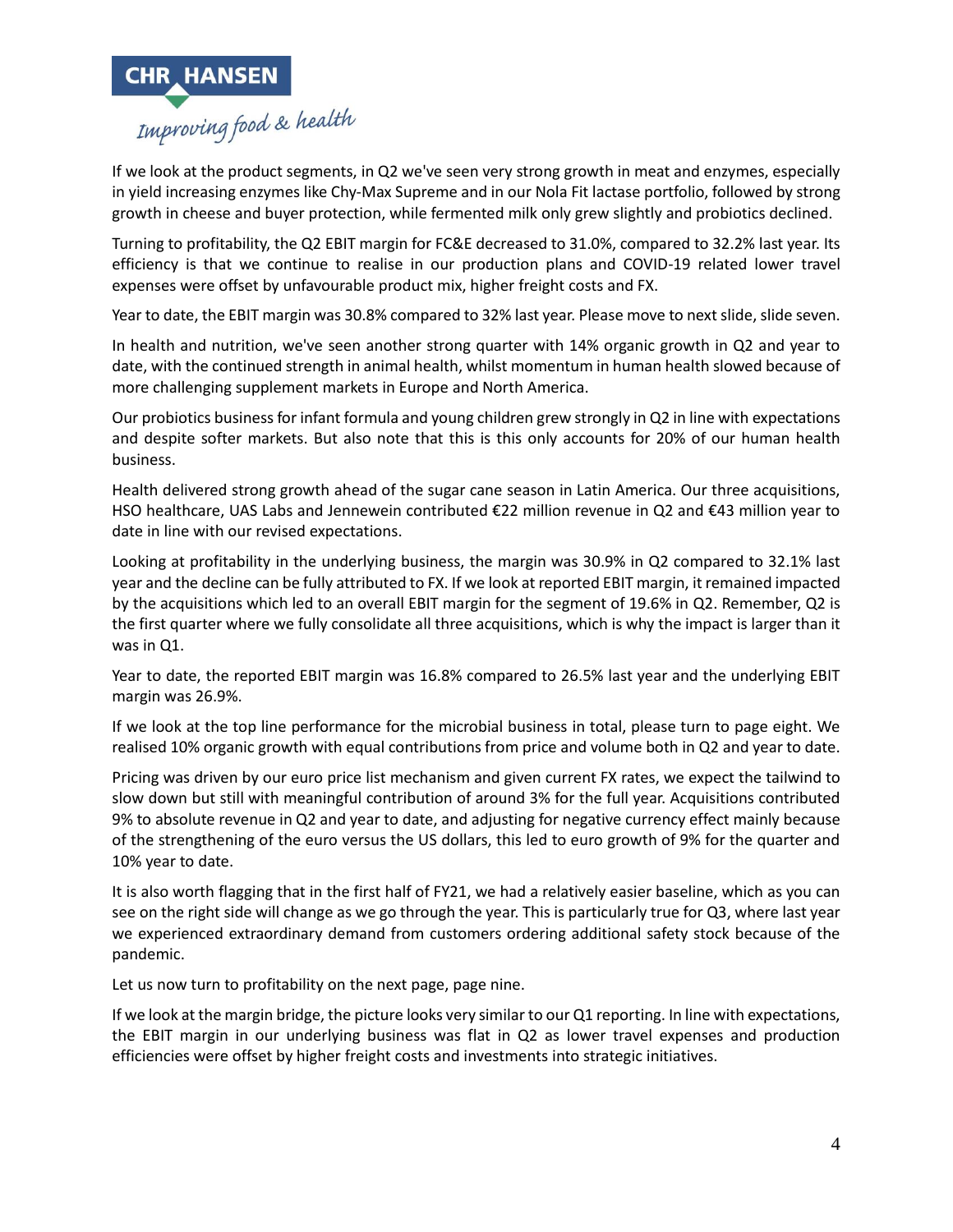

The negative impact from FX remained around minus one percentage point and the dilution from the acquisitions was approximately 4%, leading to a reported EBIT margin before special items of 27.0% in Q2 and 26.1% year to date.

If we look at the cash flow on the next slide, slide ten. Year to date, our free cash flow before acquisitions and special items decreased compared to last year, mainly due to higher investments driven by the acquisition of the Calemborg side for the HMO business.

CapEx to sales ratio was 14.9% compared to 9.7% last year. Operating cash flow increased driven by acquisition related tax benefits, resulting in lower taxes paid and higher non-cash adjustments due to depreciation and amortisation charges that were partly offset by higher working capital.

Leverage was 3.7 times EBIDTA, but has already come down to around two times with receipt of the proceeds from the Natural Colours divestment.

Following the divestment of Natural Colours as Mauricio already mentioned, we have now initiated the process for paying out an extraordinary dividend at least equal to normalised ordinary difference for FY19/20. The dividend amount is expected to be around €116 million or 6.5 DKK per share. Declaration and payment of dividends is expected to be affected during the month of May, subject to board approval.

Please now turn to page 11 for some comments around our guidance for this financial year.

Given the strong performance during the first six months, we updated our guidance for the financial year 2021 as follows. We now expect organic growth of 6 to 8% with a positive contribution from Europe rising of around 3%. Both health and nutrition and food cultures and enzymes are expected to outgrow their respective underlying markets. Do note again that Q3 will be the weakest quarter of the year given the inventory building that took place in Q3 last year, the fading of the euro pricing tailwind and the currently relatively low demand in fermented milk in emerging markets.

Our margin guidance is unchanged, with an EBIT margin before special items still expected to be in the range of 27 to 28%. The EBIT margin of the underlying business for FY20/21 is expected to be below last year as FY19/20 number contains some positive one offs which we discussed in our annual report, and as we intend to ramp up investments in our 2025 strategy key initiatives and expect to return to more normal cost levels towards the end of the financial year.

Currency is expected to dilute the EBIT margin negatively by up to one percentage point and the acquisitions by around 4.5 percentage points.

With regards to the carve out of Natural Colours, we now expect total special items of around €20 million due to the complexity of their divestment.

The accounting profit which will be booked in Q3 as profit from discontinued operations, is expected to be around €650 million after taxes and transaction costs.

Guidance for free cash flow before acquisitions, divestments and special items is now expected to be  $\epsilon$ 140 to €160 million with CapEx of around €150 to €160 million, slightly below the €150 to €175 million that we have indicated before.

And with this I'm heading back to Mauricio to wrap up the presentation.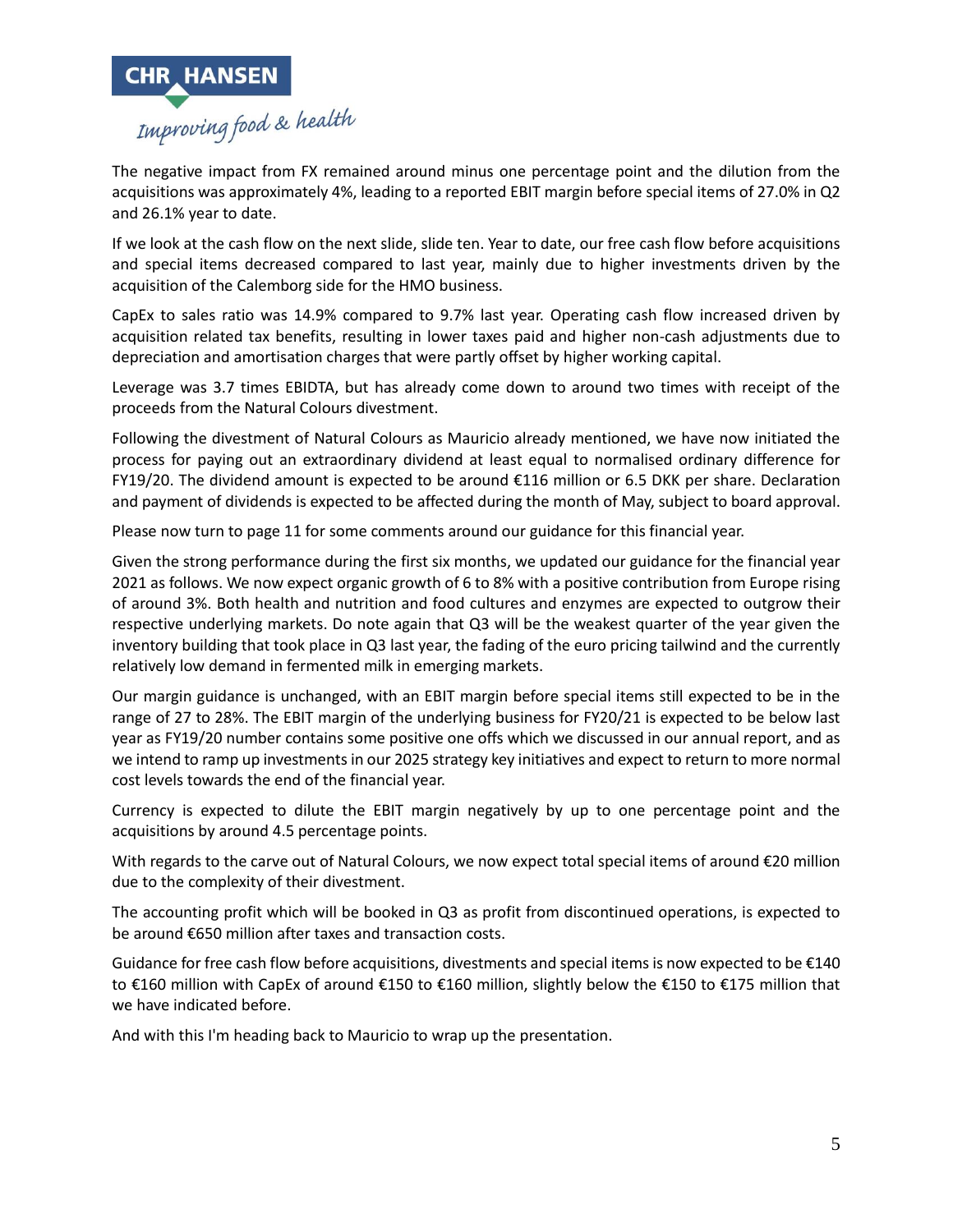

# **Mauricio Graber**

Thank you Lise. Let me keep it short. Christian Hanson has delivered a strong first half of the year with 10% organic growth year to date, which is why we upgrade our organic growth guidance for the full year to 6% to 8% and also our free cash flow guidance.

Despite this, we remain cautious about the impact of the global pandemic on our business. Weaker dairy and probiotic supplement and market in some regions and continued travel restrictions make it more difficult to convert our solid commercial pipeline into revenues. And we do expect to see a negative impact from increased focus on cost and business continuity as well as launch and rigid delays over the coming quarters.

Strategically, after the successful carve out of Natural Colours, the integration of UAS Labs, HSO Healthcare and the ramp up of our HMO Lighthouse remain as our key priorities for fiscal year 2021. But I also look forward to seeing our new product launches come to market, such as a third generation of buyer protection FreshQ. Thank you for listening and with this, let's open up for questions and answers. Thank you.

# **Q&A**

### **Operator**

Thank you. Ladies and gentlemen, if you have questions for the speakers, please press 01. There will be a brief pause while questions are being registered.

All right, so our first question comes from the line of Soeren Samsoe from SEB. Please go ahead. Your line is open.

#### **Soeren Samsoe**

Yes, good morning everyone. I have three questions. I will start in Latin America where you showed strong organic growth and you mentioned that is supported by customer wins. Can you talk a bit more about these customer wins, please?

#### **Mauricio Graber**

Absolutely, good morning Soeren. So what we have seen in Latin America that by the way has been hit pretty strongly by the pandemic, particular a market like Brazil are two things. First, talking about food cultures and enzymes, it's one of the markets where some of our new innovations like CHY-MAX Supreme is performing very, very strong. It's helping customers leapfrog to a new generation with CHY-MAX Supreme and supporting the expansion of the cheese category. And you know cheese has performed very well in Latin America both at retail and also with pizza delivery services in the region.

We have also seen a very good engagement with customers for fresh dairy in the region, and while it's the smallest region for our dietary supplements, health and nutrition has also performed well as we see more interest in immunity and honestly those has been the key drivers. Obviously it's the region where Euro pricing has also been the strongest because of the development of the Latin American currencies.

#### **Soeren Samsoe**

Okay, then a question in regards to your bio-protection. In general, you say you expect regrowth in Q3 for the group and strong growth in Q4. Is that partly because you could expect growth to be supported in Q4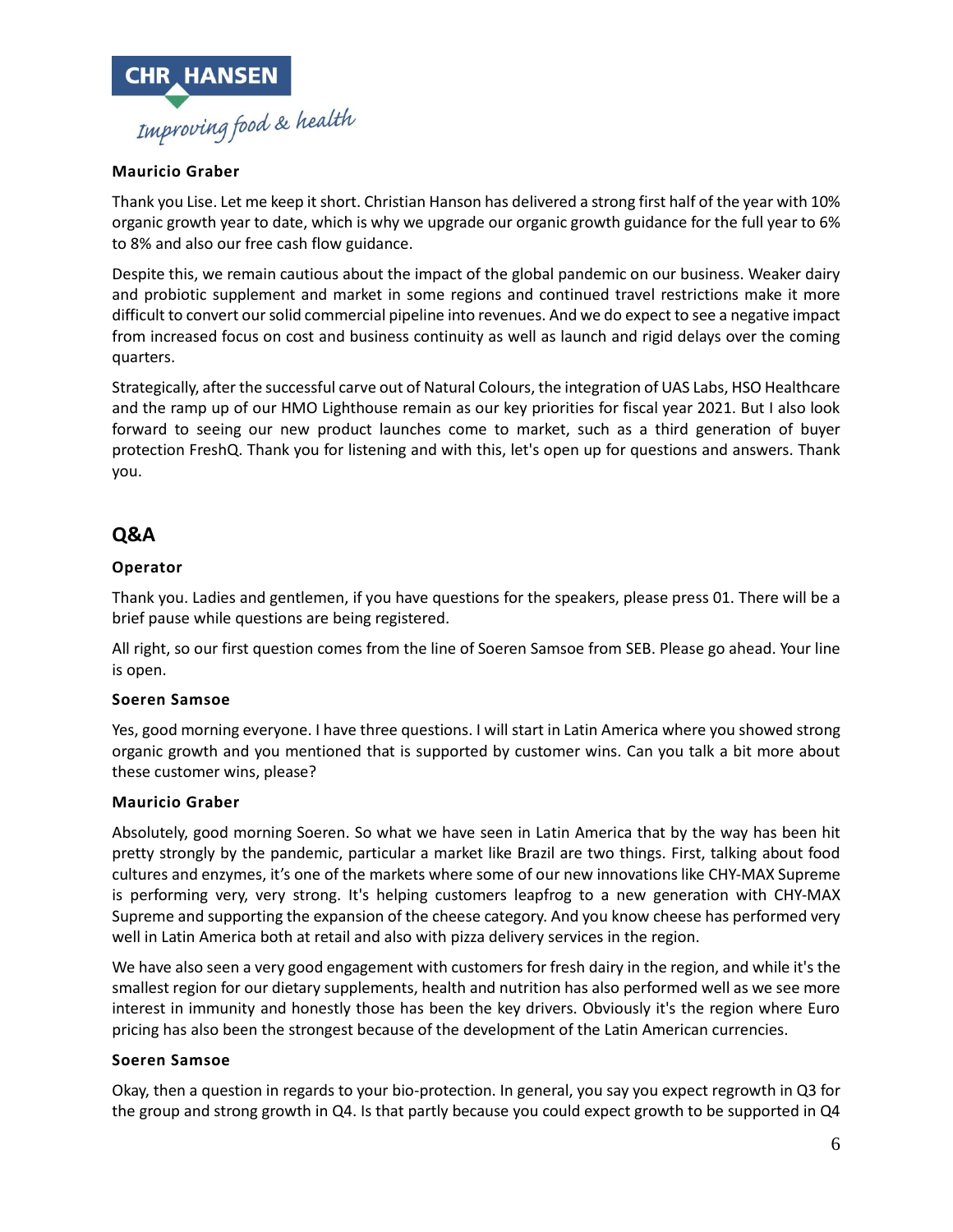

by the new launch in bio-protection or is that more something that will support growth next financial year? And also if you could just remind us about how much bio-protection makes up of food cultures and enzymes these days.

## **Mauricio Graber**

So if you remember, Soeren, we have always said that when we launch a new product, our average time of project to launch is probably 12 to 18 months. So I think it's going to take a little bit of time until you see FreshQ really making a contribution into the results. Also, as I said in my notes, FreshQ is precisely being launched for developing markets. Particularly, it will be a very strong offering for China because it reduces the post-acidification taste issue while supporting the longer supply chain. I believe we will see wins as early probably as Q3 some in Q4 but the more material input you will get it definitely on the following year. Mark and Lise, just remind me what percentage of food cultures and enzymes is bio-team?

#### **Mark**

It's still around 7/8%.

### **Soeren Samsoe**

Okay. And then the last question on health nutrition, you say timing of order support growth in Q2, is that then the part of the reason why you see lower growth in Q3?

#### **Mauricio Graber**

Yes, partly yes, you know that the orders– We tend to have larger orders in health and nutrition and [inaudible 0:27:01.10] may face in Q3 or Q4. But the main factor, Soeren, that we are highlighting is, remember that in March and April of last year, you had, as Lise highlighted, the large customer safety stocks and consumer palm tree building because of the pandemic. And that is the mountain that us and many other companies in the ingredient business will have to climb through that quarter.

### **Soeren Samsoe**

Okay, but can you quantify these timing of order effect you think?

### **Mauricio Graber**

I would not quantify it now, Soeren, but I think it's not the most material reason why we are flagging the Q3. Again I would say it is more because of the comparable to last year and the timing of orders is also in relation to the comparable of last year.

#### **Soeren Samsoe**

Okay, thank you very much.

### **Operator**

Thank you our next questions comes from the line of Annette Lykke from Handelsbanken. Please go ahead. Your line is open.

#### **Annette Lykke**

Thank you so much. I would just ask a little bit into the launch of your new interesting FreshQ. Normally when you launch a new product I guess it's if your clients have a problem to solve expanding capacity or a specific consumer demand. What will drive the new generation of IP in the launch of China? And would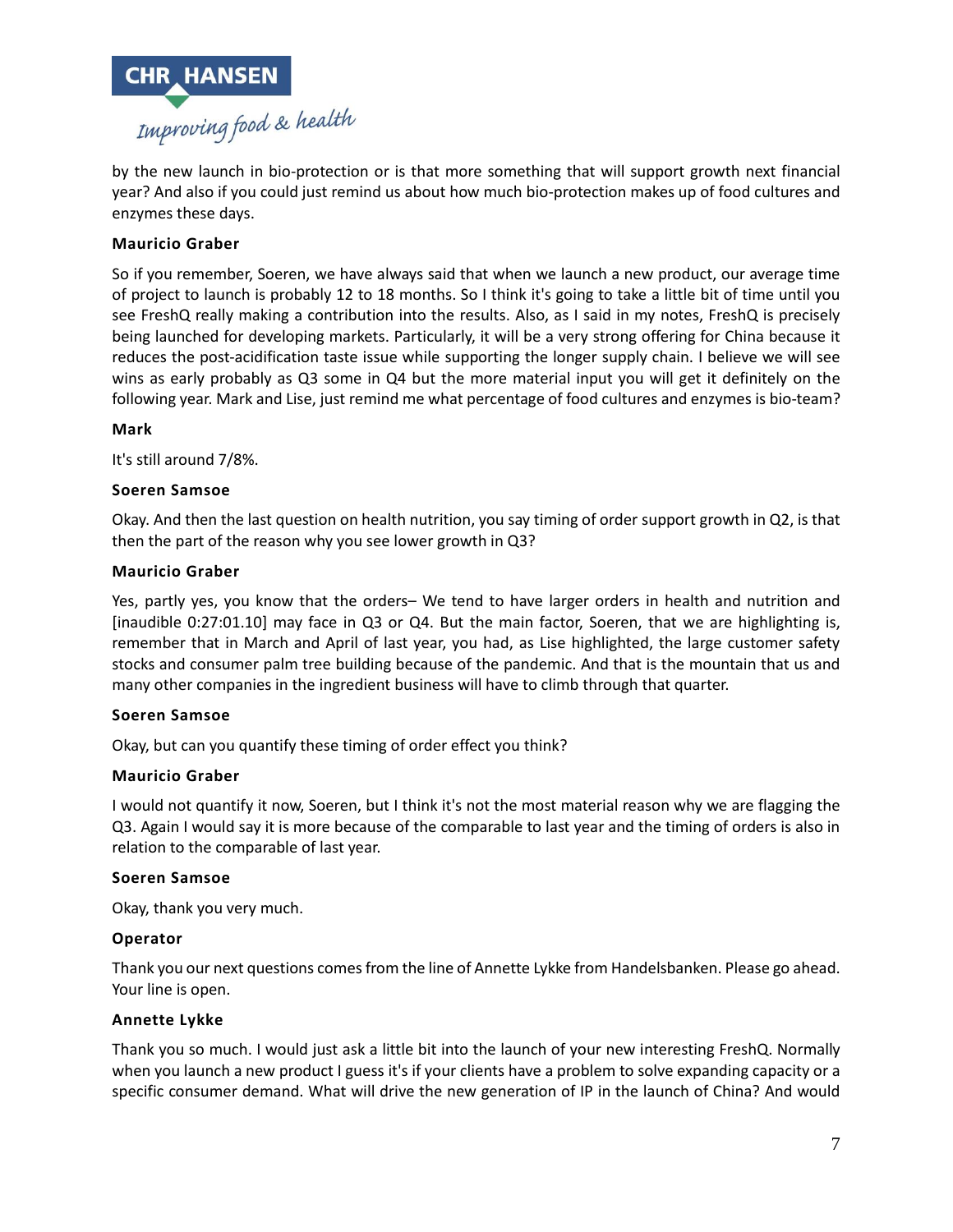

you see a faster uptake in China because it is a country that often sees more shift changes and then other regions.

And then, besides China, do you see any other markets where this post acidification is an issue or–?

That will be my question.

# **Mauricio Graber**

Absolutely. So, first of all, every time that we launch a new product it is really to cover an unmet need in the market or to provide a new generation that really enables customers to have a better product, more productivity and something that is also margin accretive for us. So FreshQ third generation of bioprotection is something that we have for a while as being the next generation of providing first, a stronger bio-protection to avoid the formation of moulds and b) do it in a way that has led technical complication forthe customers because it doesn't show up with the post acidification challenge. And that applies overall to all markets. It just happens to be that where we had the biggest challenge with consumers or customers sensing the post acidification challenge was in China. So we expect that this is a global launch, it is not only a launch in China, it's a global launch. We have continued to improve the way we launch products and I think I mentioned in my notes that we already have some key customers that have engaged with us on tests and trials and those have proven to be very successful. So we go into this with a high engagement and high conviction that will be a product that will be relevant in North America, in Europe, in Latin America and Asia but the strongest unmet need is in developing markets where the distribution chains are less consistent on the cold distribution chains and particularly in Asia because of the post acidification.

#### **Annette Lykke**

Okay. Would you say that it is food safety that are the most important for the Chinese dairy producers? Or would it more be expanded shelf life due to a more robust distribution?

### **Mauricio Graber**

Yeah, I don't believe it's a food safety issue, definitely. It's really a brand image, it's a seal of guarantee of reaching the consumer in the best condition, the way the product is intended to taste and for the consumer to have the full experience of the chilled yoghurt in an all-natural way, right?

### **Annette Lykke**

Okay. Thank you.

### **Operator**

Thank you. Our next question comes from the line of Heidi Vesterinen from Exane BNP Paribas. Please go ahead, your line is open.

#### **Heidi Vesterinen**

Morning, so the first question is on your outlook. You talked about tough comps and destocking into Q3. Does this just concern supplements or do you see this in any other parts of the portfolio? I was thinking yoghurt for example is an in home consumed product in the mature markets so did you have a benefit last year? That's the first question, thanks.

#### **Lise Mortensen**

We did have strong benefits across food cultures and enzymes and health and nutrition in Q3 of last year. So it is for both businesses that we see Q3 to be significantly softer than the other quarters of the year.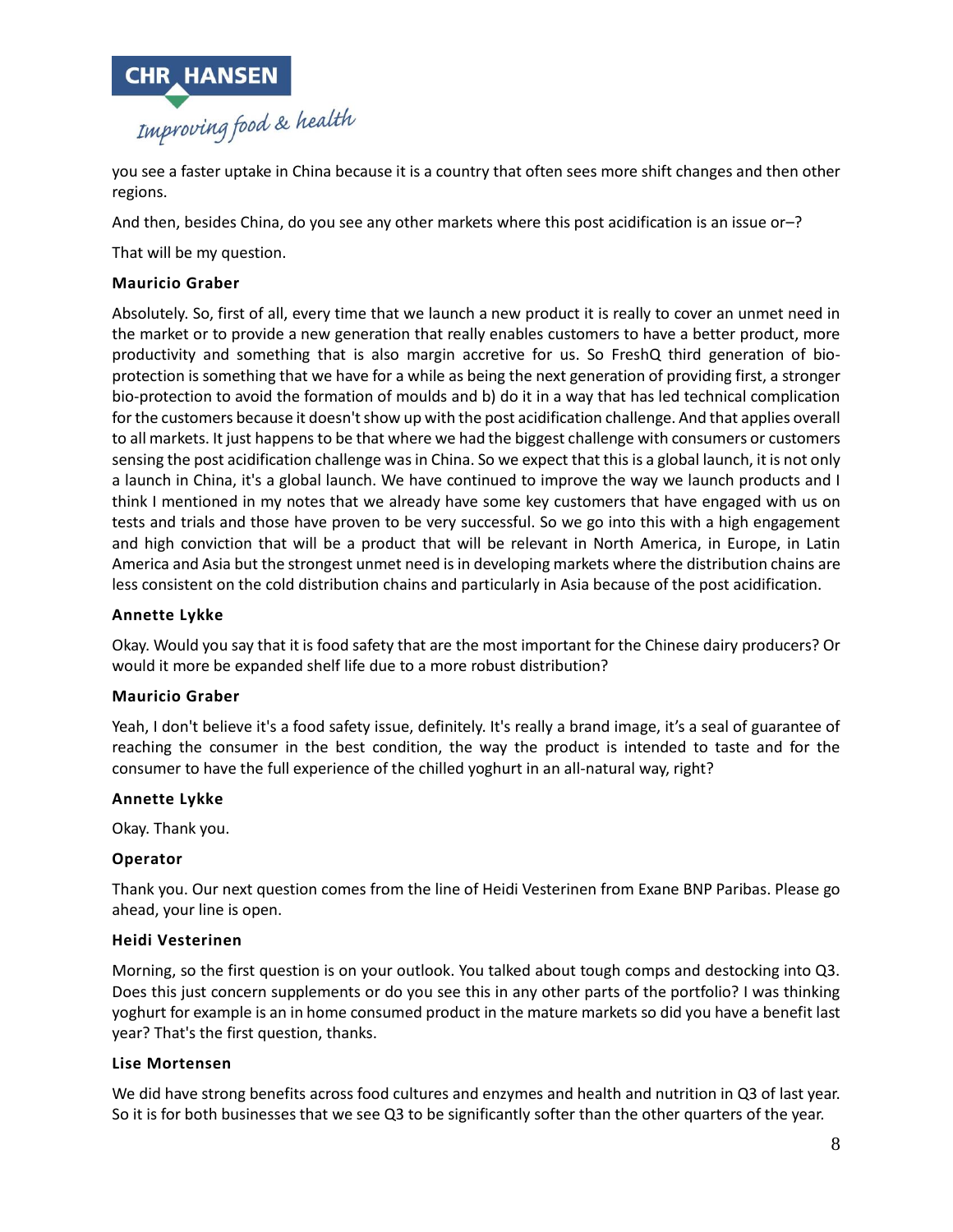

## **Heidi Vesterinen**

Great, that's very clear. And then the next question is on infant formula please. Some estimates seem to be calling for a material decline in the Chinese market. What are you currently seeing? And I think at the Capital Markets Day you had estimated the market would grow 10% per annum, is that still a realistic estimate?

## **Mauricio Graber**

So Heidi, there are some reports, as you mentioned, indicating that and there are some other reports indicating slightly different numbers. But overall what I want to remind you is for sure good performance of infant formula is beneficial, but the largest opportunity for us is the penetration with probiotics into infant formula that we have mentioned are below 10% penetration and obviously with HMO that will be a nascent, let's say, additional ingredient. So while we are concerned on the infant formula numbers as overall retail growth, you can see that our performance with health and nutrition was strong because we continue to see probiotics being an important ingredient for the infant formula market and particularly for the upper end or the more sophisticated infant formula offerings.

### **Heidi Vesterinen**

Thanks and then finally in Animal Health, you talked about strong seasonal demand in Q2. So what is your outlook into Q3 please?

### **Lise Mortensen**

Excuse me?

### **Mauricio Graber**

Can you repeat that Heidi, sorry?

### **Heidi Vesterinen**

So in in the animal health area you talked about strong seasonal demand, I think it was for cattle in Q2, cattle probiotics. So what is your outlook on Animal Health as we go into Q3?

### **Mauricio Graber**

We continue to see a strong performance from Animal Health. If you see my remarks also, the growth has been driven by new product launches and we are seeing very good tracking and momentum of our animal health business. Despite Q1 that you remember was sort of flattish, if you look at the last six quarters of animal health, it's been quite a strong performance, Heidi, and we see us continue to benefit from the Chinese swine market for the new launches of Bovamine Dairy cattle and also [inaudible 0:35:36.1] feet continuing to do very, very well in the poultry segment. So we see a good momentum for our animal health business for the balance of the year and you know, we haven't received many questions about that, but plant health has also had a pretty good performance year to date, and we see the year as being the year for plant health as well.

### **Heidi Vesterinen**

Thank you.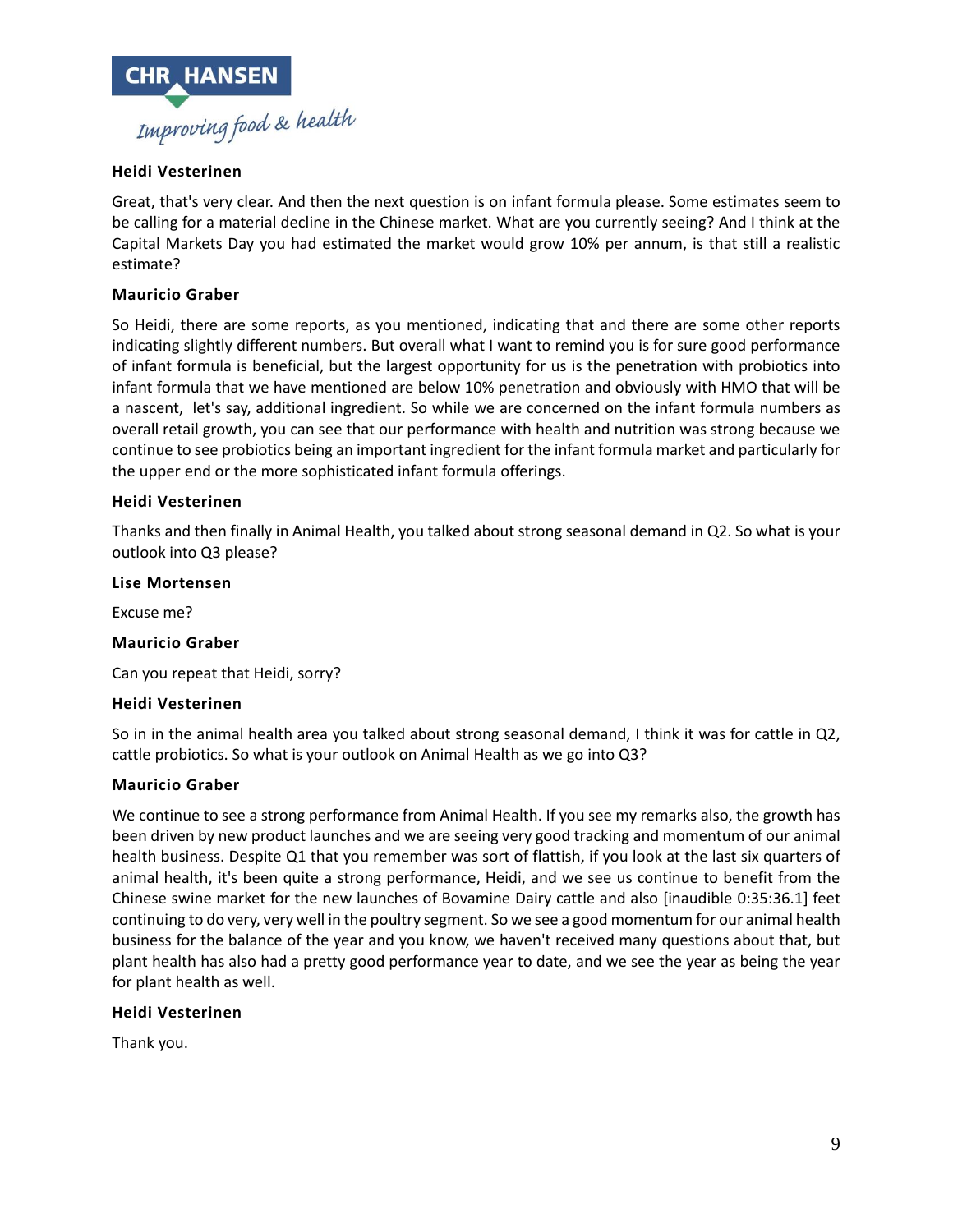

# **Operator**

Thank you. Our next question comes from the line of Alex Sloane from Barclays. Please go ahead, your line is open.

# **Alex Sloane**

– and for fermented milk cultures in emerging markets, and I think you've been quite clear on the dynamics in China, but just in terms of Latam where you did flag a headwind also in Q2, is that just a sort of a market related demand for fermented milk products or is there any risk that you're quite strong euro based pricing has meant that you've lost some share their to competitors? That would be the first one, then the second one just on Jennewein, good to hear that the capacity constraints are on track to being kind of addressed. I guess with that in mind and thinking to next year, to fiscal 22, can you give any ball park guide at this point on the revenue outlook for that business relative to the, I think, 50 million revenue guide that you originally had for this year? Could you be at that level next year or does the slower pace of the market mean that you, even with the capacity sorted, revenues might be lower? Any guidance there would be great, thanks.

### **Mauricio Graber**

So we lost at the very beginning your question, but I think it was in related to Fresh Dairy in what we have seen in Fresh Dairy. I don't believe honestly that we lose market share or lose projects because of the strong euro pricing. I think this strong euro pricing just talks to the strength of our customer engagement, our technical sales ability and ultimately the value that the customer sees in there. And I have mentioned previously that in our business model, once we have worked with customers on a solution for their product in their plants, there's so many services connection to that in the rotation, in our cultures, that we don't have a lot of customer deflecting from our business. So no, I don't believe that. I think if you read the reports of some of the large fresh dairy customers, Danone etc., there's been some challenges in that category for sure, and I think that from a volume perspective gets reflected in our business.

On HMO, indeed, our capacity constraints in Germany are being addressed on time. I think what we have flagged in relation to the late registration approvals because some of the government agencies are working at a slight lower pace due to COVID, that ultimately delays product registrations, has put less of a strain on the capacity short term.

We will not guide now for fiscal year 2022, but what I could mention is that from 21 to 25 we continue to see HMO as something that will be a very solid double digit growth rate journey. This initial delay on product registrations and customer launches is something that will sort out, I believe, within the first 12 to 18 months of our HMO journey and we still view the long term potential of HMO as being a very right and strong bed for Christian Hanson.

### **Alex Sloane**

Very helpful, thanks.

# **Operator**

Thank you. Our next and last question comes from the line of Lars Topholm from Carnegie. Please go ahead, your line is open.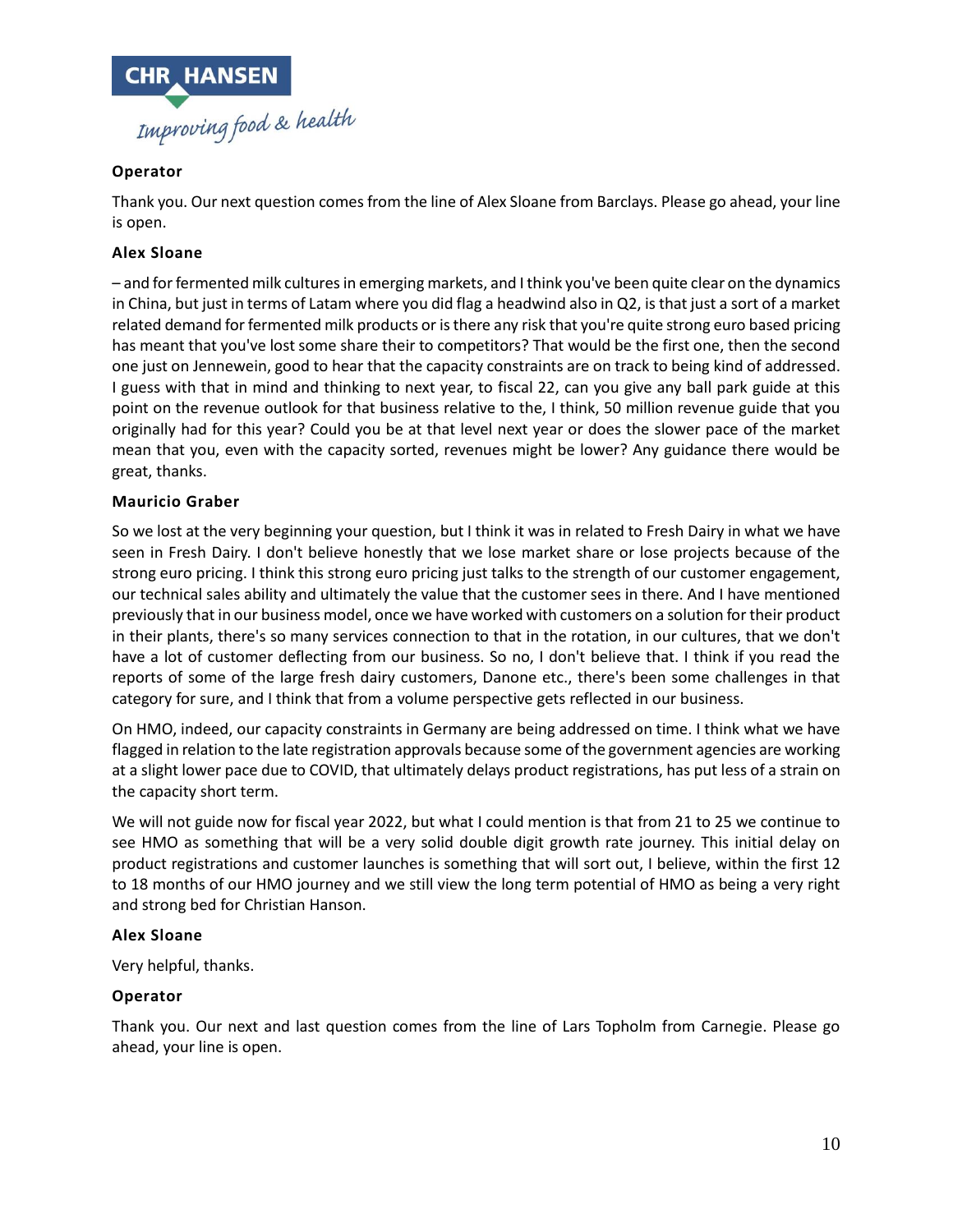

# **Lars Topholm**

Thank you, congrats with a good quarter. A couple of questions from me. One is a follow-up question on infant formula in China where apparently the big market share changes with local players gaining market share and some of the international losing. I just wonder if you can give some flavour on how you see that and to what extent this is a benefit for you or the opposite.

Then a question on currencies – two actually. So, in Q2 there was a currency impact of minus 9% on group revenue. Assuming current foreign exchange rates, where do you predict that number will be for the full year? And likewise the euro-based pricing effects assuming currencies are where they are now, how do you see that for Q3 and Q4? My assumption would be its pretty high in Q3, but then edging sharply lower in Q4 but I wonder if you have any comments on that? Thanks.

### **Mauricio Graber**

Thank you Lars, good morning. I'll take the first one infant formula, then pass it on to Lise for currencies and euro pricing.

So on infant formula, you're correct. You probably have access to the same type of reports that we have read. Overall our business in infant formula is pretty well hedged with local players and international players. So let's say we're a little bit agnostic to the growth there.

What is clear is that in the offline channel, meaning true retail, actual physical stores, the leading Chinese brands have been gaining share. By the way, the customers that have been gaining share are the largest, best customers with the more upscale formulas and that are placed good to our product portfolio.

You have more dependency on some of the international brands on the import channel into China, that was a little bit disrupted because of covid, but if you look long term, infant formula will continue to be a very important product in China for Chinese models and Chinese consumers. A rebalance from the online versus offline will for sure take place. And I think you will continue to see a market share battle between the leading international brands and the local Chinese brands.

I hope Lars, that sort of gives the full perspective on that. I would just reiterate that on probiotics, our journey is really on penetration of probiotics in the infant formula, both with international and local players, both showing a lot of interest in our brands, particularly LGG and BB2, making gains in the market. And when you look at HMO, the positive thing is that the Chinese authorities are now receiving dossiers for the approval of HMOs. Now I want to remind you just to be cautious around this bit because it might be a journey of three to four years for the product to actually hit the market because first we need to have the ingredients registered and approved, the HMOs. And then you will need to have the actual infant formula or finished products also approved with HMOs. And that will be a strong collaboration with our customers and the Chinese authorities.

Lise, on the further questions on currencies.

#### **Lise Mortensen**

Yeah, just very briefly. Yes, the impact for this quarter was 9% and I don't want to display too much confidence in our ability to look into the crystal ball on this. For the full year, we expect a comparable number, probably a little bit less.

### **Lars Topholm**

That's very clear. Then on the euro based pricing?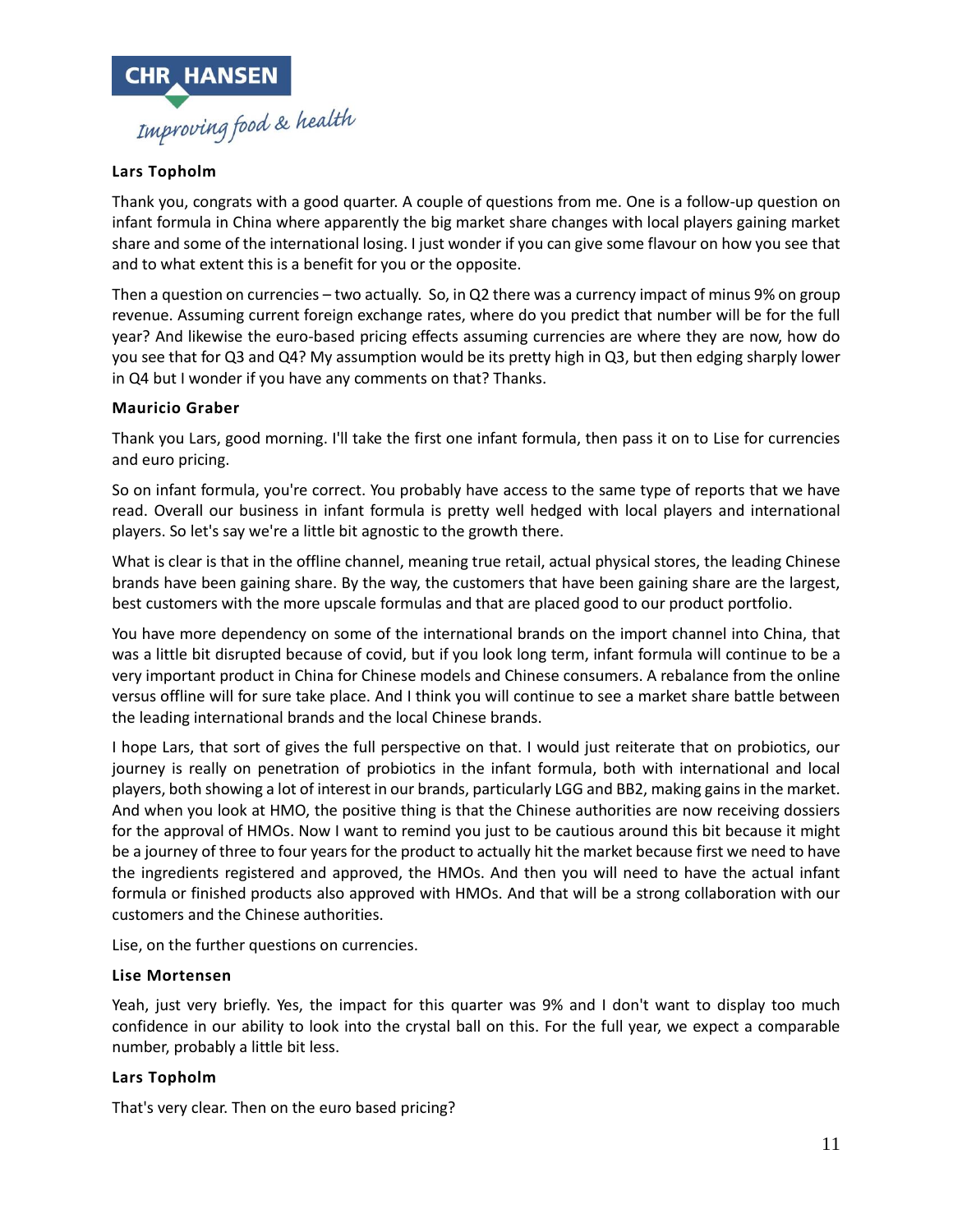

# **Lise Mortensen**

On the euro-based pricing, we expect the full year to be 3%. In the range of 3%.

#### **Lars Topholm**

That is very clear. Thank you very, very much for answering my questions.

#### **Lise Mortensen**

Thank you, Lars.

#### **Operator**

Thank you. And we have a follow-up question from Heidi Vesterinen from Exane BNP Paribas. Please go ahead. Your line is open.

#### **Heidi Vesterinen**

Hi again, just one follow-up. We recently saw some news about certain European countries allowing the word probiotics to be used again. Do you expect this to impact your business or do you think that consumer awareness is high already on this product so it's not really going to change anything? I'd be interested to hear your views.

#### **Mauricio Graber**

Heidi, it's interesting. You're right about that and I think they will be. What I think we are doing is continue to drive our dietary supplement business through the right science and through effective advocacy. I turned back to what we have done with the Probiotic Institute as a way of bringing the science and the reason to believe in probiotics and bringing that to leaders of opinion, consumers. We also work very closely with the regulatory authorities. I think it is a positive always if you're able to mention the word probiotic and we hope that overall European regulation will at the brands sort of looking at probiotics and gut health as an important aspect of human health for the 21st century.

#### **Heidi Vesterinen**

Thank you.

### **Operator**

Thank you. And we have another follow up questions from the line of Lars Topholm from Carnegie. Please go ahead. Your line is open.

#### **Lars Topholm**

Yes, just a brief follow-up on third generation buyer protections. I wonder if the price point is any different from second generation. Thanks.

#### **Mauricio Graber**

The price point will be competitive, Lars. Remember that we always sort of price not on a cost plus, but you know value based pricing and our pricing strategy follows the quantification of the benefit that this brings to the customers.

Obviously, we also improve our technology and I mentioned that are being margin accretive so we have a lot of faith. I think when I talked to the technical and commercial team there's a lot of very positive buzz